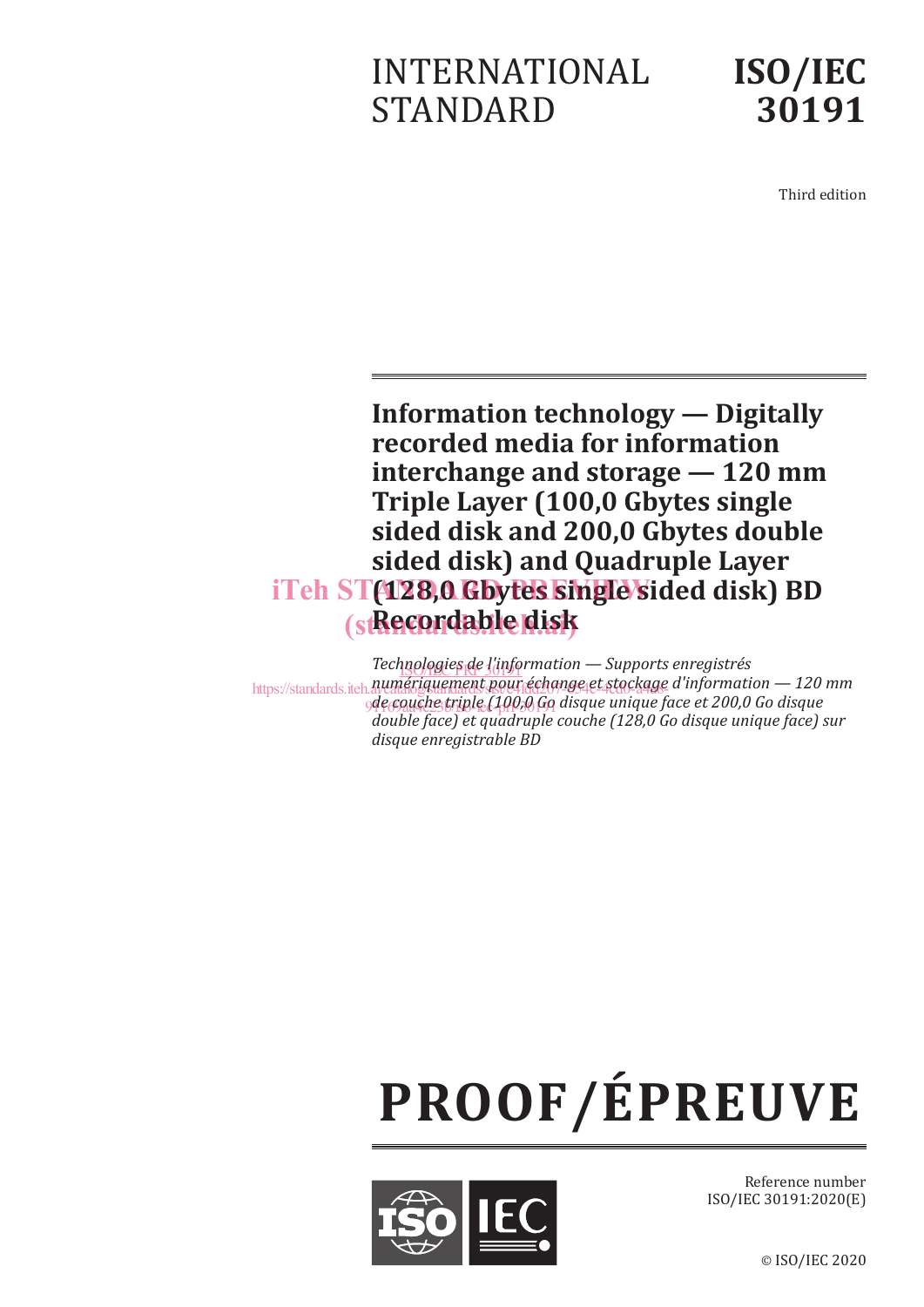# iTeh STANDARD PREVIEW (standards.iteh.ai)

ISO/IEC PRF 30191 https://standards.iteh.ai/catalog/standards/sist/e4fdd207-054c-4cd0-a4a8- 91169aa4e23b/iso-iec-prf-30191



## **COPYRIGHT PROTECTED DOCUMENT**

#### © ISO/IEC 2020

All rights reserved. Unless otherwise specified, or required in the context of its implementation, no part of this publication may be reproduced or utilized otherwise in any form or by any means, electronic or mechanical, including photocopying, or posting on the internet or an intranet, without prior written permission. Permission can be requested from either ISO at the address below or ISO's member body in the country of the requester.

ISO copyright office CP 401 • Ch. de Blandonnet 8 CH-1214 Vernier, Geneva Phone: +41 22 749 01 11 Email: copyright@iso.org Website: www.iso.org Published in Switzerland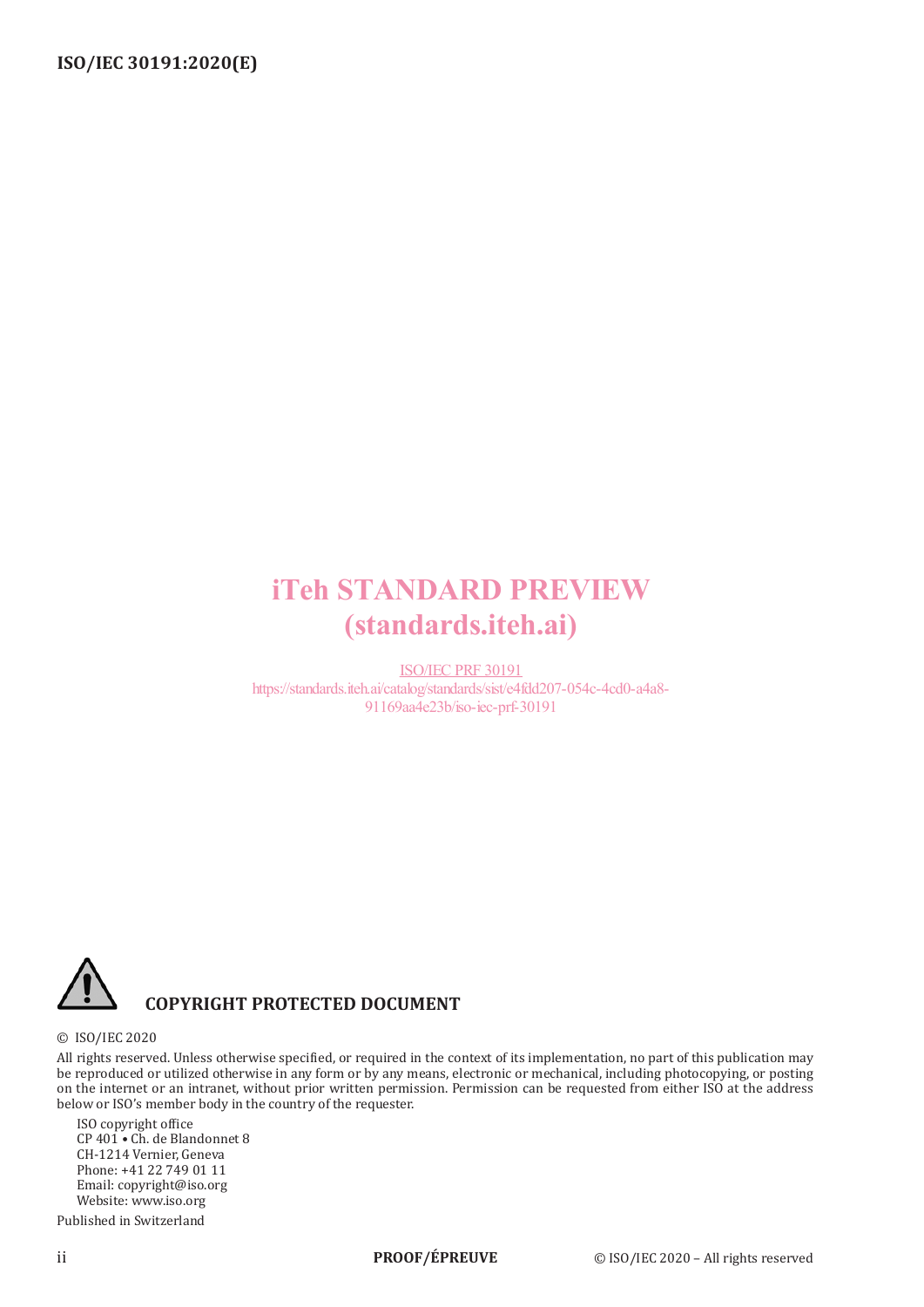Page

| 1         |                 |                                             |     |  |  |  |
|-----------|-----------------|---------------------------------------------|-----|--|--|--|
| 2         |                 |                                             |     |  |  |  |
| 3         |                 | Terms and definitions <b>Exercise 2</b>     |     |  |  |  |
| 4         |                 |                                             |     |  |  |  |
| 5         | $Conformance 3$ |                                             |     |  |  |  |
|           | 5.1             | Optical disk 3                              |     |  |  |  |
|           | 5.2             |                                             |     |  |  |  |
|           | 5.3             |                                             |     |  |  |  |
|           | 5.4             |                                             |     |  |  |  |
| 6         |                 | Convention and notations <b>Execution</b> 4 |     |  |  |  |
|           | 6.1             |                                             |     |  |  |  |
|           | 6.2             |                                             |     |  |  |  |
|           | 6.3             |                                             |     |  |  |  |
| 7         |                 |                                             |     |  |  |  |
| 8         |                 | General requirements 38                     |     |  |  |  |
|           | 8.1             | Environments STANDARD PREVIEW               |     |  |  |  |
|           |                 | 8.1.1                                       |     |  |  |  |
|           |                 | Operating environment C.S.itch.ai)<br>8.1.2 |     |  |  |  |
|           |                 | 8.1.3                                       |     |  |  |  |
|           |                 | 8.1.4                                       |     |  |  |  |
|           | 8.2             |                                             |     |  |  |  |
|           | 8.3             |                                             |     |  |  |  |
| 9         |                 |                                             |     |  |  |  |
|           | 9.1<br>9.2      |                                             |     |  |  |  |
|           | 9.3             |                                             |     |  |  |  |
|           | 9.4             |                                             |     |  |  |  |
|           | 9.5             |                                             |     |  |  |  |
|           | 9.6             |                                             |     |  |  |  |
|           | 9.7             |                                             |     |  |  |  |
|           | 9.8             |                                             |     |  |  |  |
|           | 9.9             |                                             |     |  |  |  |
|           | 9.10            |                                             |     |  |  |  |
|           |                 | 9.10.1                                      |     |  |  |  |
|           |                 | 9.10.2                                      |     |  |  |  |
|           |                 | 9.10.3                                      |     |  |  |  |
|           | 9.11            |                                             |     |  |  |  |
|           |                 | 9.11.1                                      |     |  |  |  |
|           |                 | 9.11.2<br>9.11.3                            |     |  |  |  |
|           |                 |                                             |     |  |  |  |
| <b>10</b> | 10.1            |                                             | .21 |  |  |  |
|           | 10.2            |                                             |     |  |  |  |
|           | 10.3            |                                             |     |  |  |  |
|           | 10.4            |                                             |     |  |  |  |
|           | 10.5            |                                             |     |  |  |  |
|           | 10.6            |                                             |     |  |  |  |
|           | 10.7            |                                             |     |  |  |  |

 $\textbf{For} \textbf{word} \textit{ \textbf{........} \textbf{........} \textbf{........} \textbf{........} \textbf{........} \textbf{........} \textbf{........} \textbf{........} \textbf{........} \textbf{........} \textbf{........} \textbf{...} \textbf{........} \textbf{...} \textbf{........} \textbf{...} \textbf{...} \textbf{........} \textbf{...} \textbf{...} \textbf{...} \textbf{...} \textbf{...} \textbf{...} \textbf{...} \textbf{...} \textbf{...} \textbf{...} \textbf{...} \textbf{...} \textbf{...} \textbf{...} \textbf{...} \textbf{...}$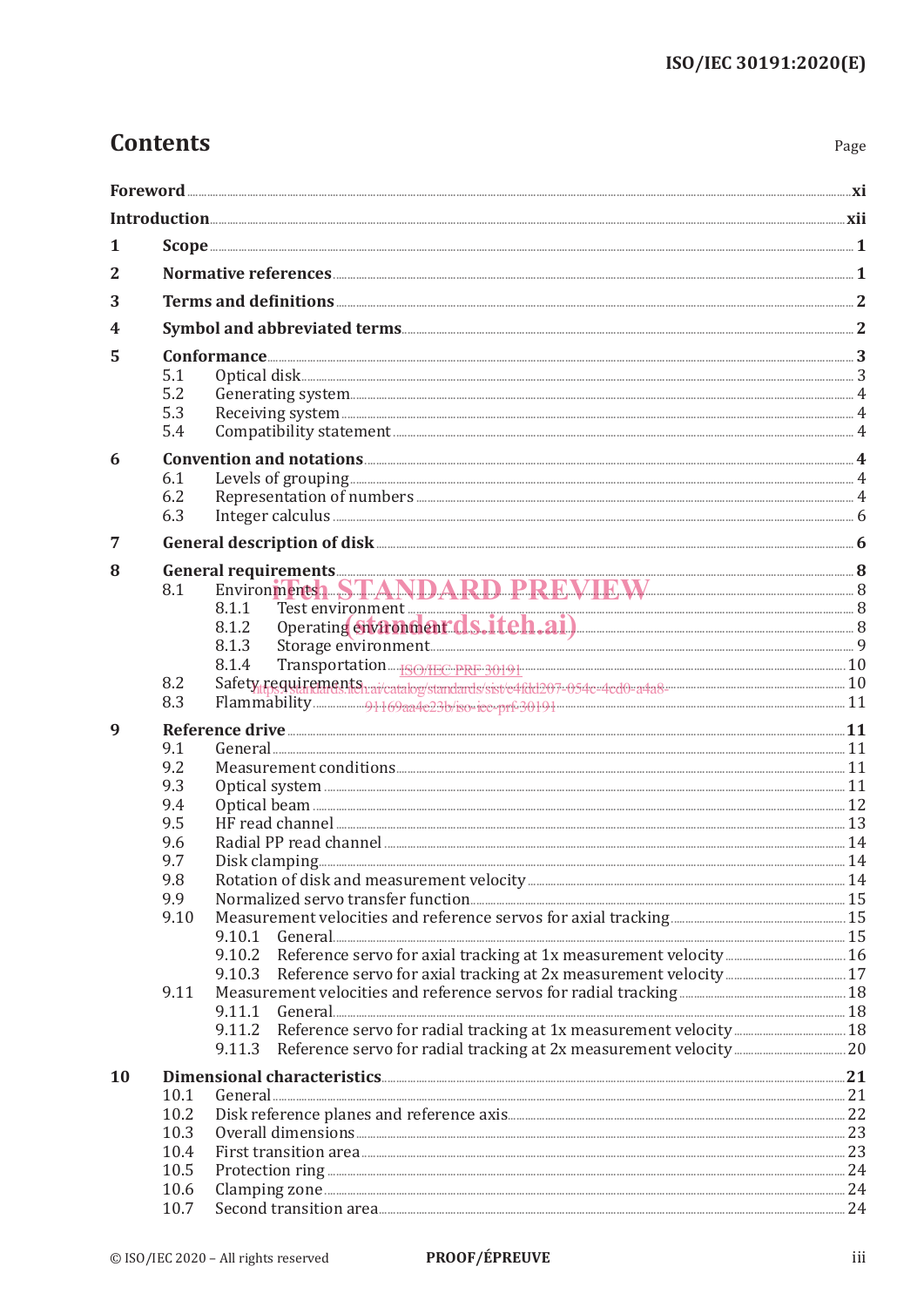|    | 10.8 |                                                                        |  |
|----|------|------------------------------------------------------------------------|--|
|    |      | 10.8.1                                                                 |  |
|    |      |                                                                        |  |
|    |      |                                                                        |  |
|    | 10.9 |                                                                        |  |
| 11 |      | Mechanical characteristics 28 28                                       |  |
|    | 11.1 |                                                                        |  |
|    | 11.2 |                                                                        |  |
|    | 11.3 |                                                                        |  |
|    | 11.4 |                                                                        |  |
|    |      |                                                                        |  |
|    |      |                                                                        |  |
|    |      |                                                                        |  |
|    | 11.5 |                                                                        |  |
|    |      |                                                                        |  |
|    |      |                                                                        |  |
|    |      | 11.5.3                                                                 |  |
|    | 11.6 |                                                                        |  |
|    |      |                                                                        |  |
|    |      |                                                                        |  |
|    |      | 11.6.3                                                                 |  |
|    |      |                                                                        |  |
| 12 |      | Optical characteristics in information area <b>Entitation</b> 21       |  |
|    | 12.1 | General 21 31                                                          |  |
|    | 12.2 | Refractive index of the transmission stacks (TS) PREVIEW EW            |  |
|    | 12.3 | Thickness of transmission stacks (TS)                                  |  |
|    |      | 12.3.1 Thickness of transitission stack of TL disks. a1)               |  |
|    |      |                                                                        |  |
|    |      |                                                                        |  |
|    |      | 12.3.4 Example of target thickness of spacer layers for QL disks 3438. |  |
|    | 12.4 | Reflectivity of recording layers 69aa4e23b/so-iec-prf-30191            |  |
|    | 12.5 |                                                                        |  |
|    | 12.6 |                                                                        |  |
| 13 |      |                                                                        |  |
|    | 13.1 |                                                                        |  |
|    | 13.2 |                                                                        |  |
|    | 13.3 |                                                                        |  |
|    | 13.4 |                                                                        |  |
|    | 13.5 |                                                                        |  |
|    | 13.6 |                                                                        |  |
|    | 13.7 |                                                                        |  |
|    | 13.8 |                                                                        |  |
|    |      | 13.8.1                                                                 |  |
|    |      | 13.8.2                                                                 |  |
|    |      | 13.8.3                                                                 |  |
|    | 13.9 |                                                                        |  |
|    |      | 13.9.1                                                                 |  |
|    |      | 13.9.2                                                                 |  |
|    |      | 13.9.3                                                                 |  |
|    |      | 13.9.4                                                                 |  |
|    |      |                                                                        |  |
|    |      |                                                                        |  |
|    |      |                                                                        |  |
|    |      |                                                                        |  |
|    |      |                                                                        |  |
|    |      |                                                                        |  |
|    |      |                                                                        |  |
|    |      |                                                                        |  |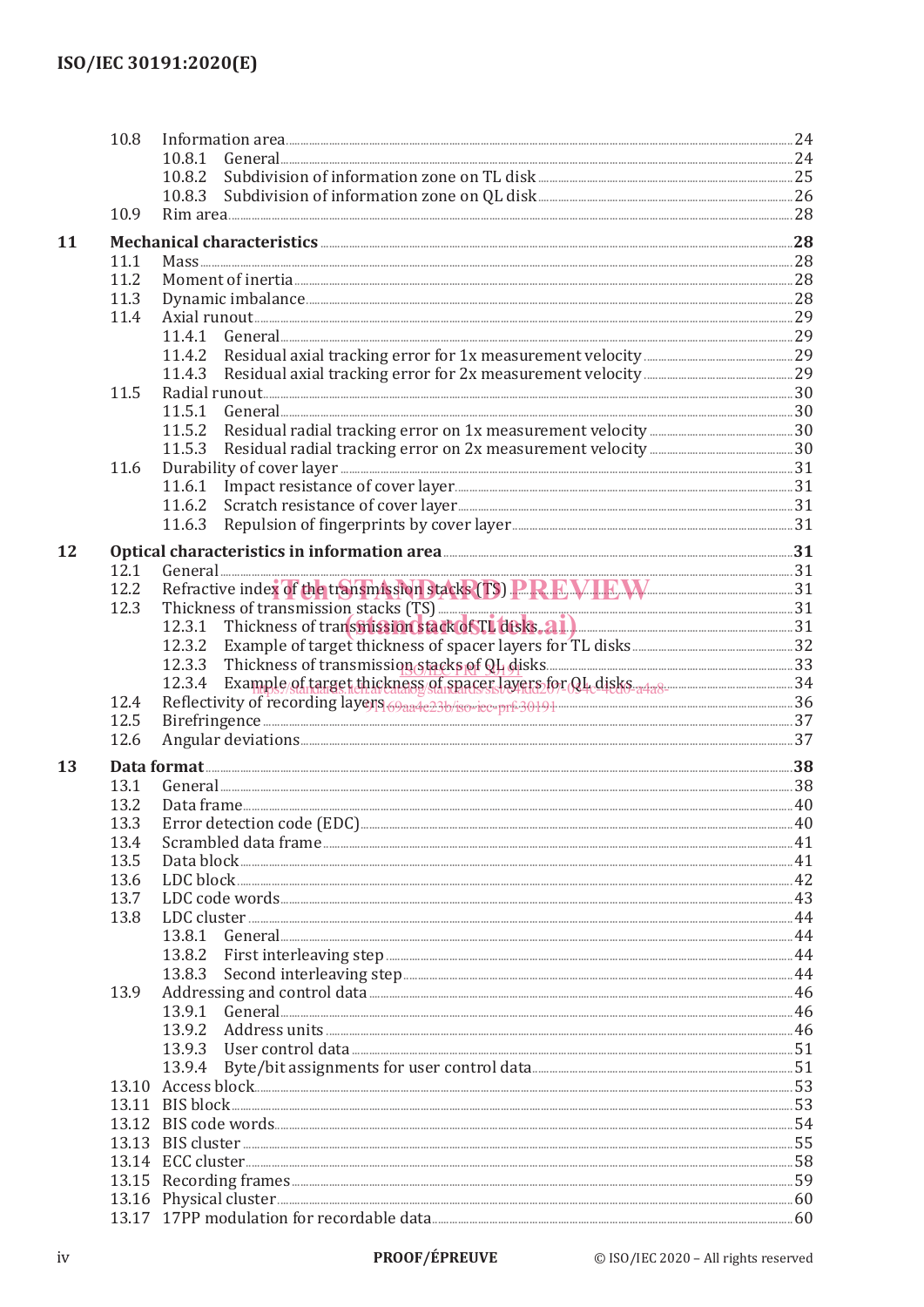|    |      | 13.17.2 Bit conversion rules <b>CONSTANDING CONSTRUCT</b>                                                                                                                                                                      |  |
|----|------|--------------------------------------------------------------------------------------------------------------------------------------------------------------------------------------------------------------------------------|--|
|    |      |                                                                                                                                                                                                                                |  |
|    |      |                                                                                                                                                                                                                                |  |
|    |      |                                                                                                                                                                                                                                |  |
|    |      |                                                                                                                                                                                                                                |  |
| 14 |      | Physical data allocation and linking <b>Exercise Allocation</b> 63                                                                                                                                                             |  |
|    | 14.1 |                                                                                                                                                                                                                                |  |
|    | 14.2 |                                                                                                                                                                                                                                |  |
|    |      | 14.2.1                                                                                                                                                                                                                         |  |
|    |      | 14.2.2                                                                                                                                                                                                                         |  |
|    |      | 14.2.3                                                                                                                                                                                                                         |  |
|    |      |                                                                                                                                                                                                                                |  |
|    | 14.3 |                                                                                                                                                                                                                                |  |
| 15 |      |                                                                                                                                                                                                                                |  |
|    | 15.1 |                                                                                                                                                                                                                                |  |
|    | 15.2 |                                                                                                                                                                                                                                |  |
|    | 15.3 |                                                                                                                                                                                                                                |  |
|    | 15.4 |                                                                                                                                                                                                                                |  |
|    |      |                                                                                                                                                                                                                                |  |
|    |      |                                                                                                                                                                                                                                |  |
|    |      | 15.4.3                                                                                                                                                                                                                         |  |
|    |      | 15.4.4                                                                                                                                                                                                                         |  |
|    | 15.5 |                                                                                                                                                                                                                                |  |
|    |      |                                                                                                                                                                                                                                |  |
|    |      |                                                                                                                                                                                                                                |  |
|    |      | Data format 71<br>Addressing and <b>tooltol data, itch.ai</b> ) 72<br>15.5.2                                                                                                                                                   |  |
|    |      | 15.5.3<br>15.5.4                                                                                                                                                                                                               |  |
|    |      |                                                                                                                                                                                                                                |  |
|    | 15.6 |                                                                                                                                                                                                                                |  |
|    |      |                                                                                                                                                                                                                                |  |
|    |      | 15.6.2 Modulation of Mobiles b/iso-iec-prf-30191                                                                                                                                                                               |  |
|    |      | 15.6.3                                                                                                                                                                                                                         |  |
|    | 15.7 |                                                                                                                                                                                                                                |  |
|    |      | General 29<br>15.7.1                                                                                                                                                                                                           |  |
|    |      | 15.7.2                                                                                                                                                                                                                         |  |
|    |      | 15.7.3                                                                                                                                                                                                                         |  |
|    |      | 15.7.4                                                                                                                                                                                                                         |  |
|    |      |                                                                                                                                                                                                                                |  |
|    | 15.8 | Disk information in ADIP aux frame <b>Example 2018</b> 2014 2015 2016                                                                                                                                                          |  |
|    |      | 15.8.1                                                                                                                                                                                                                         |  |
|    |      | 15.8.2                                                                                                                                                                                                                         |  |
|    |      | 15.8.3                                                                                                                                                                                                                         |  |
| 16 |      |                                                                                                                                                                                                                                |  |
|    | 16.1 | General 237 Constant Communication (Separate Communication of the Communication of the Communication of the Communication of the Communication of the Communication of the Communication of the Communication of the Communica |  |
|    | 16.2 |                                                                                                                                                                                                                                |  |
|    | 16.3 |                                                                                                                                                                                                                                |  |
|    |      |                                                                                                                                                                                                                                |  |
| 17 |      | Layout of recordable area of information zone <b>Manual Equation</b> 2010 137                                                                                                                                                  |  |
| 18 |      |                                                                                                                                                                                                                                |  |
|    | 18.1 | General 246                                                                                                                                                                                                                    |  |
|    | 18.2 |                                                                                                                                                                                                                                |  |
|    |      | 18.2.1                                                                                                                                                                                                                         |  |
|    |      |                                                                                                                                                                                                                                |  |
|    |      | 18.2.3                                                                                                                                                                                                                         |  |
|    | 18.3 |                                                                                                                                                                                                                                |  |
|    |      | Protection zone 2. 2008 157<br>18.3.1                                                                                                                                                                                          |  |
|    |      | 18.3.2                                                                                                                                                                                                                         |  |
|    |      |                                                                                                                                                                                                                                |  |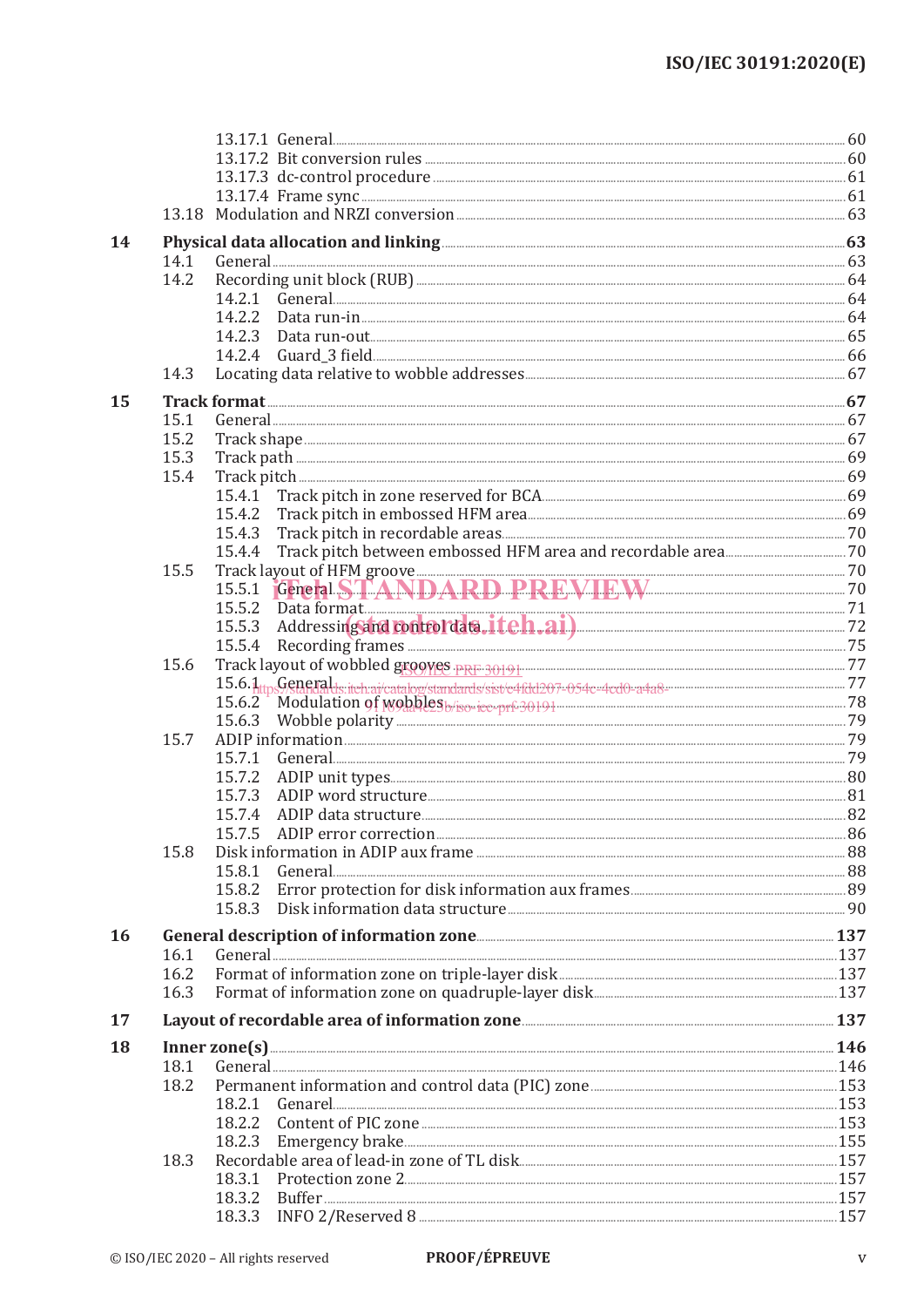|      | 18.3.4                                                                                                                                                                                                                         |  |
|------|--------------------------------------------------------------------------------------------------------------------------------------------------------------------------------------------------------------------------------|--|
|      | 18.3.5                                                                                                                                                                                                                         |  |
|      | 18.3.6                                                                                                                                                                                                                         |  |
|      | 18.3.7                                                                                                                                                                                                                         |  |
|      | 18.3.8                                                                                                                                                                                                                         |  |
|      | 18.3.9                                                                                                                                                                                                                         |  |
|      |                                                                                                                                                                                                                                |  |
|      |                                                                                                                                                                                                                                |  |
|      |                                                                                                                                                                                                                                |  |
|      | 160 18.3.13 OPC 0/OPC 0 buffer 3.0 200 160 160                                                                                                                                                                                 |  |
|      |                                                                                                                                                                                                                                |  |
|      |                                                                                                                                                                                                                                |  |
|      | 160 mHz 160 mHz 160 mHz 160 mm in the creation of the content of the content of the content of the content of the content of the content of the content of the content of the content of the content of the content of the con |  |
|      | 161 18.3.17 INFO 1/DMA 1                                                                                                                                                                                                       |  |
|      |                                                                                                                                                                                                                                |  |
|      | 161 THEO 1/PAC 1                                                                                                                                                                                                               |  |
| 18.4 |                                                                                                                                                                                                                                |  |
|      | 18.4.1                                                                                                                                                                                                                         |  |
|      | 18.4.2                                                                                                                                                                                                                         |  |
|      | 18.4.3                                                                                                                                                                                                                         |  |
|      | 18.4.4                                                                                                                                                                                                                         |  |
|      |                                                                                                                                                                                                                                |  |
|      | 18.4.5<br>18.4.6                                                                                                                                                                                                               |  |
|      |                                                                                                                                                                                                                                |  |
|      | INFO 2/Reserved 5<br>INFO 2/FAC 2. STANDARD PREVIEW 162<br>18.4.7                                                                                                                                                              |  |
|      | 18.4.8                                                                                                                                                                                                                         |  |
|      | 18.4.9 INFO 2/DMA 2 18.4.10 INFO 2/Control data 2 <b>nd ards.itch.ai</b> ) 162                                                                                                                                                 |  |
|      |                                                                                                                                                                                                                                |  |
|      |                                                                                                                                                                                                                                |  |
|      |                                                                                                                                                                                                                                |  |
|      | 163 Reserved standards itch ai/catalog/standards/sist/c4fdd207-054c-4cd0-a4a8-                                                                                                                                                 |  |
|      |                                                                                                                                                                                                                                |  |
|      |                                                                                                                                                                                                                                |  |
|      |                                                                                                                                                                                                                                |  |
|      | 163 18.4.17 INFO 1/Control data 1                                                                                                                                                                                              |  |
|      |                                                                                                                                                                                                                                |  |
| 18.5 |                                                                                                                                                                                                                                |  |
|      |                                                                                                                                                                                                                                |  |
|      | 18.5.2                                                                                                                                                                                                                         |  |
|      | 18.5.3                                                                                                                                                                                                                         |  |
|      | 18.5.4                                                                                                                                                                                                                         |  |
|      | 18.5.5                                                                                                                                                                                                                         |  |
|      | 18.5.6                                                                                                                                                                                                                         |  |
|      | 18.5.7                                                                                                                                                                                                                         |  |
|      | 18.5.8                                                                                                                                                                                                                         |  |
|      |                                                                                                                                                                                                                                |  |
|      | 164 meta 164 meta 200 m 200 m 200 m 364 m 365.10 m 364 m 365.10 m 364 m 364 m 364 m 364 m 364 m 364 m 364 m 364                                                                                                                |  |
|      |                                                                                                                                                                                                                                |  |
|      |                                                                                                                                                                                                                                |  |
|      |                                                                                                                                                                                                                                |  |
|      | 164 meters and the set of the set of the set of the set of the set of the set of the set of the set of the set of the set of the set of the set of the set of the set of the set of the set of the set of the set of the set o |  |
|      |                                                                                                                                                                                                                                |  |
|      |                                                                                                                                                                                                                                |  |
|      |                                                                                                                                                                                                                                |  |
|      |                                                                                                                                                                                                                                |  |
|      |                                                                                                                                                                                                                                |  |
| 18.6 |                                                                                                                                                                                                                                |  |
|      |                                                                                                                                                                                                                                |  |
|      | 165 meter manuscript of the series of the series of the series of the series of the series of the series of the series of the series of the series of the series of the series of the series of the series of the series of th |  |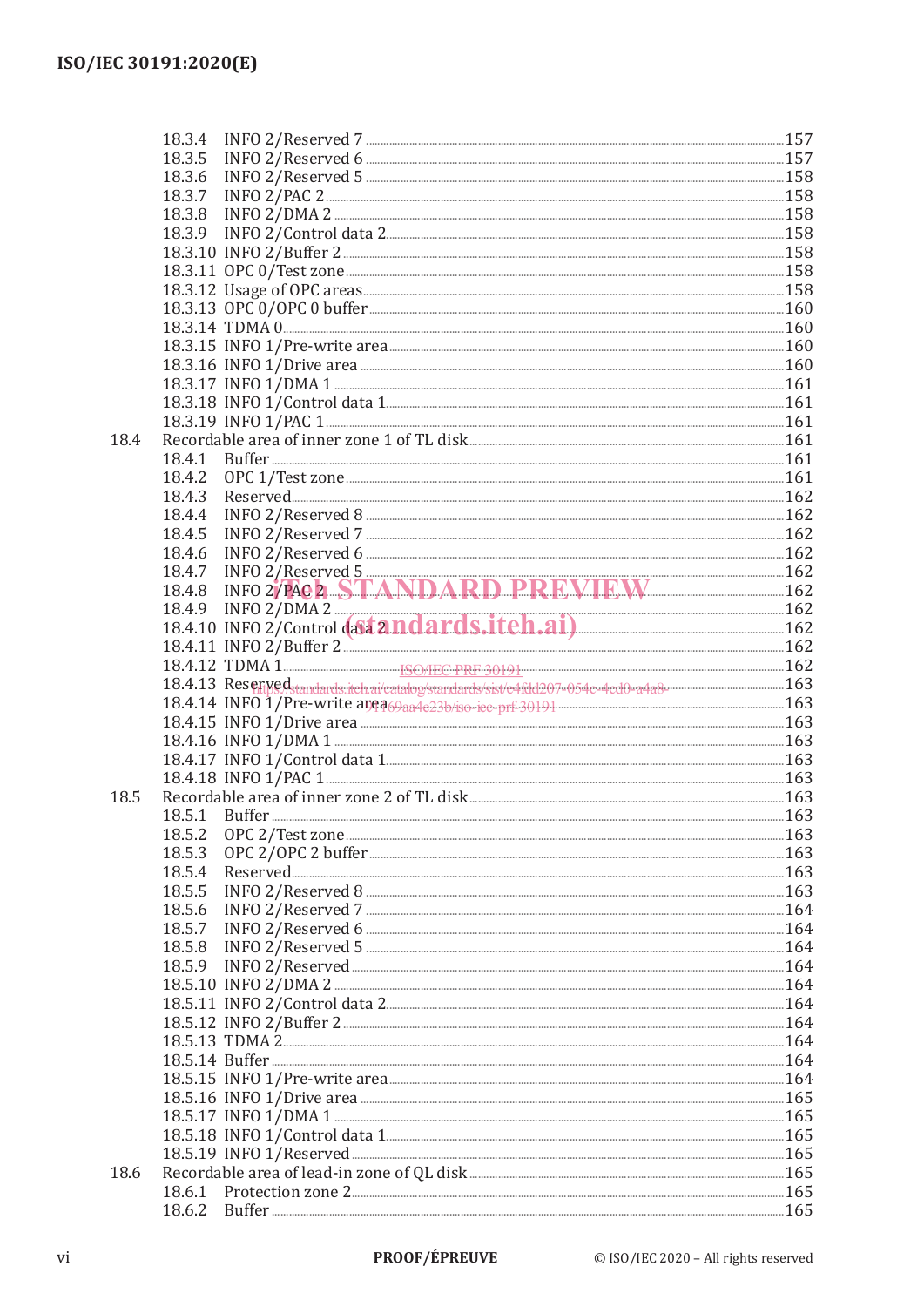|      | 18.6.3 |                                                                                                                                                                                                                                |  |
|------|--------|--------------------------------------------------------------------------------------------------------------------------------------------------------------------------------------------------------------------------------|--|
|      | 18.6.4 |                                                                                                                                                                                                                                |  |
|      | 18.6.5 |                                                                                                                                                                                                                                |  |
|      | 18.6.6 |                                                                                                                                                                                                                                |  |
|      | 18.6.7 |                                                                                                                                                                                                                                |  |
|      | 18.6.8 |                                                                                                                                                                                                                                |  |
|      |        |                                                                                                                                                                                                                                |  |
|      |        |                                                                                                                                                                                                                                |  |
|      |        |                                                                                                                                                                                                                                |  |
|      |        |                                                                                                                                                                                                                                |  |
|      |        |                                                                                                                                                                                                                                |  |
|      |        | 18.6.14 INFO 1/Drive area <b>Manual According to the COVID-160</b> 166                                                                                                                                                         |  |
|      |        |                                                                                                                                                                                                                                |  |
|      |        |                                                                                                                                                                                                                                |  |
|      |        | 167 18.6.17 INFO 1/PAC 1                                                                                                                                                                                                       |  |
| 18.7 |        |                                                                                                                                                                                                                                |  |
|      | 18.7.1 |                                                                                                                                                                                                                                |  |
|      | 18.7.2 |                                                                                                                                                                                                                                |  |
|      | 18.7.3 |                                                                                                                                                                                                                                |  |
|      | 18.7.4 |                                                                                                                                                                                                                                |  |
|      | 18.7.5 |                                                                                                                                                                                                                                |  |
|      |        |                                                                                                                                                                                                                                |  |
|      | 18.7.6 |                                                                                                                                                                                                                                |  |
|      | 18.7.7 |                                                                                                                                                                                                                                |  |
|      | 18.7.8 | INFO 2/DMA 2 167                                                                                                                                                                                                               |  |
|      | 18.7.9 |                                                                                                                                                                                                                                |  |
|      |        | 18.7.10 INFO 2/Buffer 2<br>168<br>18.7.11 TDMA 0. <b>Standards.iteh.ai</b> ) 168                                                                                                                                               |  |
|      |        |                                                                                                                                                                                                                                |  |
|      |        |                                                                                                                                                                                                                                |  |
|      |        |                                                                                                                                                                                                                                |  |
|      |        |                                                                                                                                                                                                                                |  |
|      |        |                                                                                                                                                                                                                                |  |
|      |        |                                                                                                                                                                                                                                |  |
|      |        |                                                                                                                                                                                                                                |  |
| 18.8 |        |                                                                                                                                                                                                                                |  |
|      | 18.8.1 |                                                                                                                                                                                                                                |  |
|      | 18.8.2 |                                                                                                                                                                                                                                |  |
|      |        |                                                                                                                                                                                                                                |  |
|      | 18.8.4 |                                                                                                                                                                                                                                |  |
|      | 18.8.5 |                                                                                                                                                                                                                                |  |
|      | 18.8.6 |                                                                                                                                                                                                                                |  |
|      | 18.8.7 |                                                                                                                                                                                                                                |  |
|      | 18.8.8 |                                                                                                                                                                                                                                |  |
|      | 18.8.9 |                                                                                                                                                                                                                                |  |
|      |        | 169 metabolismus 169 metabolismus 169 metabolismus 169 metabolismus 169 metabolismus 169 metabolismus 169                                                                                                                      |  |
|      |        | 169 meters and the contract of the contract of the contract of the contract of the contract of the contract of the contract of the contract of the contract of the contract of the contract of the contract of the contract of |  |
|      |        |                                                                                                                                                                                                                                |  |
|      |        |                                                                                                                                                                                                                                |  |
|      |        |                                                                                                                                                                                                                                |  |
|      |        |                                                                                                                                                                                                                                |  |
|      |        |                                                                                                                                                                                                                                |  |
|      |        |                                                                                                                                                                                                                                |  |
|      |        |                                                                                                                                                                                                                                |  |
|      |        |                                                                                                                                                                                                                                |  |
|      |        |                                                                                                                                                                                                                                |  |
| 18.9 |        |                                                                                                                                                                                                                                |  |
|      | 18.9.1 |                                                                                                                                                                                                                                |  |
|      | 18.9.2 |                                                                                                                                                                                                                                |  |
|      | 18.9.3 |                                                                                                                                                                                                                                |  |
|      |        |                                                                                                                                                                                                                                |  |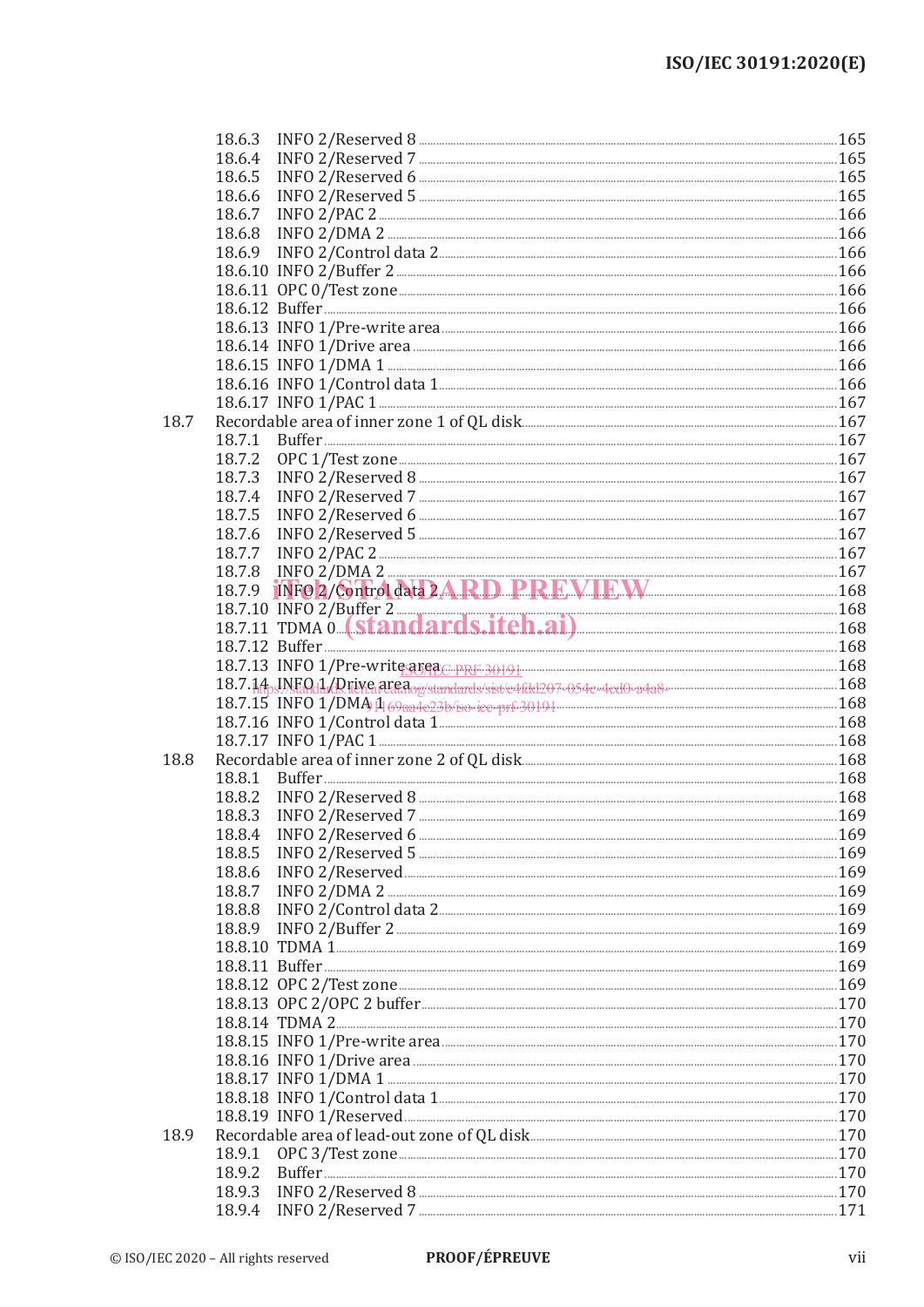|    |      | 18.9.5                                                                                                                                                                                                                                  |  |
|----|------|-----------------------------------------------------------------------------------------------------------------------------------------------------------------------------------------------------------------------------------------|--|
|    |      | 18.9.6                                                                                                                                                                                                                                  |  |
|    |      | 18.9.7                                                                                                                                                                                                                                  |  |
|    |      | 18.9.8                                                                                                                                                                                                                                  |  |
|    |      | 18.9.9                                                                                                                                                                                                                                  |  |
|    |      |                                                                                                                                                                                                                                         |  |
|    |      |                                                                                                                                                                                                                                         |  |
|    |      |                                                                                                                                                                                                                                         |  |
|    |      |                                                                                                                                                                                                                                         |  |
|    |      |                                                                                                                                                                                                                                         |  |
|    |      |                                                                                                                                                                                                                                         |  |
|    |      |                                                                                                                                                                                                                                         |  |
| 19 |      | Data zone <u>2008 alta zone alta zone alta zone alta zone alta zone alta zone alta zone alta zone alta zone alta zone alta zone alta zone alta zone alta zone alta zone alta zone alta zone alta zone alta zone alta zone alta z</u>    |  |
| 20 |      |                                                                                                                                                                                                                                         |  |
|    | 20.1 |                                                                                                                                                                                                                                         |  |
|    | 20.2 |                                                                                                                                                                                                                                         |  |
|    |      | 20.2.1                                                                                                                                                                                                                                  |  |
|    |      | 20.2.2                                                                                                                                                                                                                                  |  |
|    |      | 20.2.3                                                                                                                                                                                                                                  |  |
|    |      | 20.2.4                                                                                                                                                                                                                                  |  |
|    |      | 20.2.5                                                                                                                                                                                                                                  |  |
|    |      | 20.2.6                                                                                                                                                                                                                                  |  |
|    |      | 20.2.7                                                                                                                                                                                                                                  |  |
|    |      | DCZ 0/Test zone, DCZ 1/Test zone, DCZ 2/Test zone and DCZ 3/Test zone  174<br>20.2.8                                                                                                                                                    |  |
|    |      | 20.2.9 Usage of DCZ area 174<br>20.2.10 Protection zone 3 Standards.itch.ai) 176                                                                                                                                                        |  |
|    |      |                                                                                                                                                                                                                                         |  |
| 21 |      | Physical access control clusters<br>21.1 General SO/IEC PRF 30191<br>21.2 Layout of PACtroines dates it hai/catalog/standards/sist/e4fdd207-054c-4cd0-a4a8-<br>21.2 Layout of PACtroines data it hai/catalog/standards/sist/e4fdd207-05 |  |
|    |      |                                                                                                                                                                                                                                         |  |
|    |      |                                                                                                                                                                                                                                         |  |
|    | 21.3 | General structure of PAC clusters aa4e23b/iso-iec-prf-30191 manufacture and 177                                                                                                                                                         |  |
|    | 21.4 |                                                                                                                                                                                                                                         |  |
| 22 |      |                                                                                                                                                                                                                                         |  |
|    | 22.1 | General 281 181                                                                                                                                                                                                                         |  |
|    | 22.2 |                                                                                                                                                                                                                                         |  |
|    |      | 22.2.1 General 182                                                                                                                                                                                                                      |  |
|    |      | 22.2.2                                                                                                                                                                                                                                  |  |
|    |      | Recording user data in SRR [187] 182<br>22.2.3                                                                                                                                                                                          |  |
|    |      | 22.2.4                                                                                                                                                                                                                                  |  |
|    |      | 22.2.5<br>$\frac{183}{160}$                                                                                                                                                                                                             |  |
|    | 22.3 |                                                                                                                                                                                                                                         |  |
|    |      | 22.3.1                                                                                                                                                                                                                                  |  |
|    |      | 22.3.2                                                                                                                                                                                                                                  |  |
|    | 22.4 |                                                                                                                                                                                                                                         |  |
|    |      | 22.4.1                                                                                                                                                                                                                                  |  |
|    |      | 22.4.2                                                                                                                                                                                                                                  |  |
|    |      | 22.4.3                                                                                                                                                                                                                                  |  |
|    |      | 22.4.4                                                                                                                                                                                                                                  |  |
|    |      | 22.4.5                                                                                                                                                                                                                                  |  |
|    |      | 22.4.6                                                                                                                                                                                                                                  |  |
|    | 22.5 |                                                                                                                                                                                                                                         |  |
|    |      | 22.5.1                                                                                                                                                                                                                                  |  |
|    |      | 22.5.2                                                                                                                                                                                                                                  |  |
|    |      | 22.5.3                                                                                                                                                                                                                                  |  |
|    |      | Pre-recorded INFO 2/Reserved 5, Reserved 8 and Pre-recorded INFO 1/<br>22.5.4                                                                                                                                                           |  |
|    |      | 22.5.5                                                                                                                                                                                                                                  |  |
|    |      |                                                                                                                                                                                                                                         |  |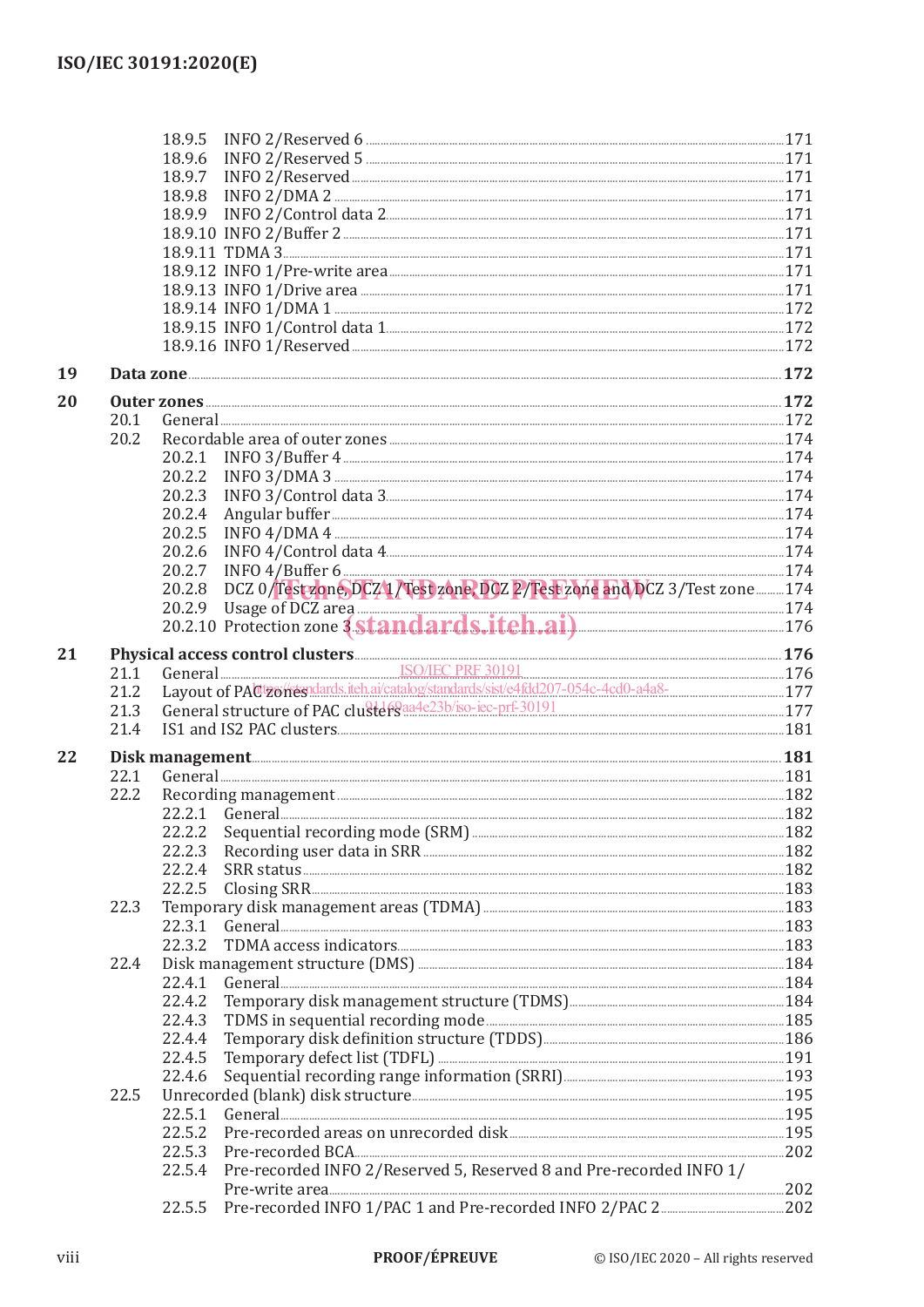|    |              | 22.5.6 OPC 0/Test zone, OPC 1/Test zone, OPC 2/Test zone and OPC 3/Test zone 202                                                                                                                                                    |      |  |  |  |  |  |
|----|--------------|-------------------------------------------------------------------------------------------------------------------------------------------------------------------------------------------------------------------------------------|------|--|--|--|--|--|
|    |              | 22.5.7                                                                                                                                                                                                                              |      |  |  |  |  |  |
|    |              | 22.5.8                                                                                                                                                                                                                              |      |  |  |  |  |  |
|    | 22.6         |                                                                                                                                                                                                                                     |      |  |  |  |  |  |
|    |              | 22.6.1                                                                                                                                                                                                                              |      |  |  |  |  |  |
|    |              | 22.6.2                                                                                                                                                                                                                              |      |  |  |  |  |  |
|    |              | 22.6.3                                                                                                                                                                                                                              |      |  |  |  |  |  |
| 23 |              |                                                                                                                                                                                                                                     |      |  |  |  |  |  |
| 24 |              |                                                                                                                                                                                                                                     |      |  |  |  |  |  |
| 25 |              | Method of testing for grooved area <b>Mathod</b> of testing for grooved area <b>Mathod</b> 208                                                                                                                                      |      |  |  |  |  |  |
|    | 25.1         | General 208 208                                                                                                                                                                                                                     |      |  |  |  |  |  |
|    | 25.2         |                                                                                                                                                                                                                                     |      |  |  |  |  |  |
|    | 25.3         |                                                                                                                                                                                                                                     |      |  |  |  |  |  |
|    |              |                                                                                                                                                                                                                                     |      |  |  |  |  |  |
|    |              | 25.3.2                                                                                                                                                                                                                              |      |  |  |  |  |  |
|    |              | 25.3.3                                                                                                                                                                                                                              |      |  |  |  |  |  |
|    |              | 25.3.4                                                                                                                                                                                                                              |      |  |  |  |  |  |
|    | 25.4         | 25.3.5                                                                                                                                                                                                                              |      |  |  |  |  |  |
|    |              |                                                                                                                                                                                                                                     |      |  |  |  |  |  |
| 26 |              |                                                                                                                                                                                                                                     |      |  |  |  |  |  |
|    | 26.1         |                                                                                                                                                                                                                                     |      |  |  |  |  |  |
|    | 26.2<br>26.3 | Push-pull signal<br>Wobble signala STANDARD PREVIEW 210                                                                                                                                                                             |      |  |  |  |  |  |
|    |              |                                                                                                                                                                                                                                     |      |  |  |  |  |  |
|    |              | 26.4 Jitter of HFM signal 210 and 21 and 21 and 210 and 210 signals from wobbled grows. 211                                                                                                                                         |      |  |  |  |  |  |
| 27 |              |                                                                                                                                                                                                                                     |      |  |  |  |  |  |
|    | 27.1         |                                                                                                                                                                                                                                     |      |  |  |  |  |  |
|    | 27.2<br>27.3 | Phase depth 211<br>Push-pull signal SO/IEC PRF 30191<br>Wobble signal and the aircration state of the aircration of the catalogic contract of the catalogic contract contract contract contract contract contract contract contract |      |  |  |  |  |  |
|    |              |                                                                                                                                                                                                                                     |      |  |  |  |  |  |
|    |              | 27.3.2                                                                                                                                                                                                                              |      |  |  |  |  |  |
|    |              | 27.3.3                                                                                                                                                                                                                              |      |  |  |  |  |  |
|    |              | 27.3.4                                                                                                                                                                                                                              |      |  |  |  |  |  |
| 28 |              | Characteristics of recording layer <b>Executive Service 212</b>                                                                                                                                                                     |      |  |  |  |  |  |
| 29 |              |                                                                                                                                                                                                                                     |      |  |  |  |  |  |
|    | 29.1         |                                                                                                                                                                                                                                     | .213 |  |  |  |  |  |
|    | 29.2         |                                                                                                                                                                                                                                     |      |  |  |  |  |  |
|    | 29.3         |                                                                                                                                                                                                                                     |      |  |  |  |  |  |
|    |              | 29.3.1                                                                                                                                                                                                                              |      |  |  |  |  |  |
|    |              | 29.3.2                                                                                                                                                                                                                              |      |  |  |  |  |  |
|    |              | 29.3.3                                                                                                                                                                                                                              |      |  |  |  |  |  |
|    |              | 29.3.4                                                                                                                                                                                                                              |      |  |  |  |  |  |
|    |              | 29.3.5                                                                                                                                                                                                                              |      |  |  |  |  |  |
|    | 29.4         |                                                                                                                                                                                                                                     |      |  |  |  |  |  |
|    |              | 29.4.1                                                                                                                                                                                                                              |      |  |  |  |  |  |
|    |              | 29.4.2                                                                                                                                                                                                                              |      |  |  |  |  |  |
|    |              | 29.4.3                                                                                                                                                                                                                              |      |  |  |  |  |  |
|    |              | 29.4.4                                                                                                                                                                                                                              |      |  |  |  |  |  |
|    | 29.5         |                                                                                                                                                                                                                                     |      |  |  |  |  |  |
| 30 |              |                                                                                                                                                                                                                                     |      |  |  |  |  |  |
|    | 30.1         | HF signals. 215                                                                                                                                                                                                                     |      |  |  |  |  |  |
|    | 30.2<br>30.3 |                                                                                                                                                                                                                                     |      |  |  |  |  |  |
|    | 30.4         |                                                                                                                                                                                                                                     |      |  |  |  |  |  |
|    | 30.5         |                                                                                                                                                                                                                                     |      |  |  |  |  |  |
|    |              |                                                                                                                                                                                                                                     |      |  |  |  |  |  |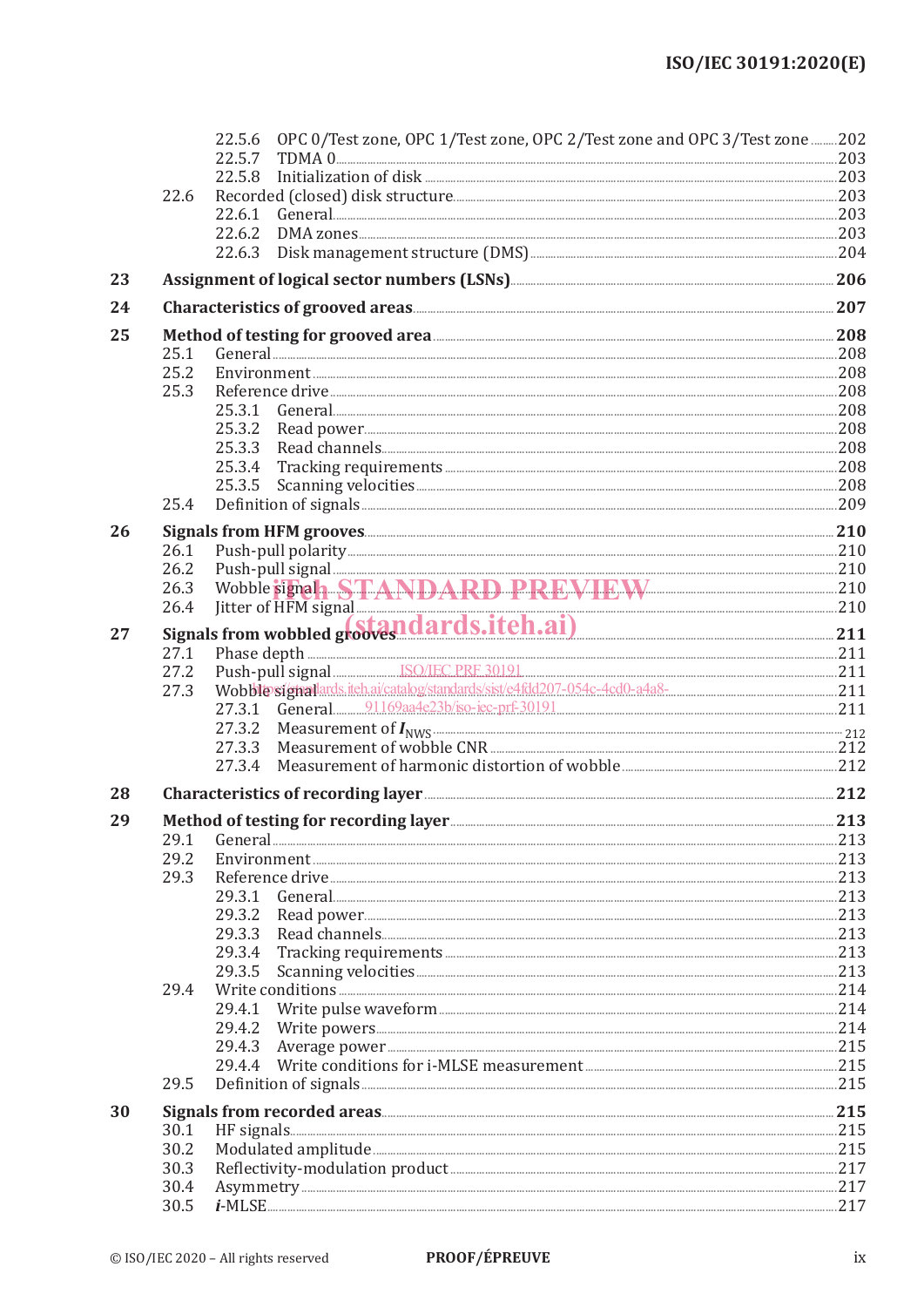|                                                                                                                         | 30.6                         |                                                                                                                                                                                                            |  |  |
|-------------------------------------------------------------------------------------------------------------------------|------------------------------|------------------------------------------------------------------------------------------------------------------------------------------------------------------------------------------------------------|--|--|
| 31                                                                                                                      |                              |                                                                                                                                                                                                            |  |  |
| 32                                                                                                                      |                              | Characteristics of user data 219                                                                                                                                                                           |  |  |
| 33                                                                                                                      | 33.1<br>33.2<br>33.3         | Method of testing for user data <b>Method</b> of testing for user data <b>Method</b> of testing for user data <b>Method</b><br>General 219 219<br>33.3.1<br>33.3.2<br>33.3.3<br>33.3.4<br>33.3.5<br>33.3.6 |  |  |
| 34                                                                                                                      | 33.4<br>34.1<br>34.2<br>34.3 |                                                                                                                                                                                                            |  |  |
| 35                                                                                                                      |                              |                                                                                                                                                                                                            |  |  |
|                                                                                                                         |                              |                                                                                                                                                                                                            |  |  |
|                                                                                                                         |                              |                                                                                                                                                                                                            |  |  |
| Annex B (normative) Measurement of reflectivity<br>Annex C (normative) Measurement of scratch resistance of cover layer |                              |                                                                                                                                                                                                            |  |  |
| Annex D (normative) Measurement of republica digrime by cover layer                                                     |                              |                                                                                                                                                                                                            |  |  |
|                                                                                                                         |                              | Annex E (normative) Measurement of wobble amplitude SONEC PRF 30191                                                                                                                                        |  |  |
|                                                                                                                         |                              |                                                                                                                                                                                                            |  |  |
|                                                                                                                         |                              | Annex G (normative) Optimum power control (OPC) procedure for disk                                                                                                                                         |  |  |
|                                                                                                                         |                              | Annex H (normative) HF signal pre-processing for i-MLSE(integrated maximum likelihood<br>sequence error estimation) measurements <b>Example 254</b>                                                        |  |  |
|                                                                                                                         |                              | Annex I (normative) Measurement procedures <b>Engineeral Annex I</b> (normative) 266                                                                                                                       |  |  |
|                                                                                                                         |                              | Annex J (informative) Measurement of birefringence <b>Manual Annex J</b> (informative) 278                                                                                                                 |  |  |
|                                                                                                                         |                              |                                                                                                                                                                                                            |  |  |
|                                                                                                                         |                              |                                                                                                                                                                                                            |  |  |
|                                                                                                                         |                              | Annex M (informative) Groove deviation and the wobble amplitude <b>measures and the vert</b> 285                                                                                                           |  |  |
| Annex N (informative) Guideline for write pulse adjustment using L-SEAT edge shift  287                                 |                              |                                                                                                                                                                                                            |  |  |
| Annex O (normative) Specific requirements for type TL/D disk <b>Manual Club and Section</b> 295                         |                              |                                                                                                                                                                                                            |  |  |
| Annex P (informative) Bonding of type TL/D disk <b>Manufacture 2018</b> 297                                             |                              |                                                                                                                                                                                                            |  |  |
|                                                                                                                         |                              | Bibliography 298                                                                                                                                                                                           |  |  |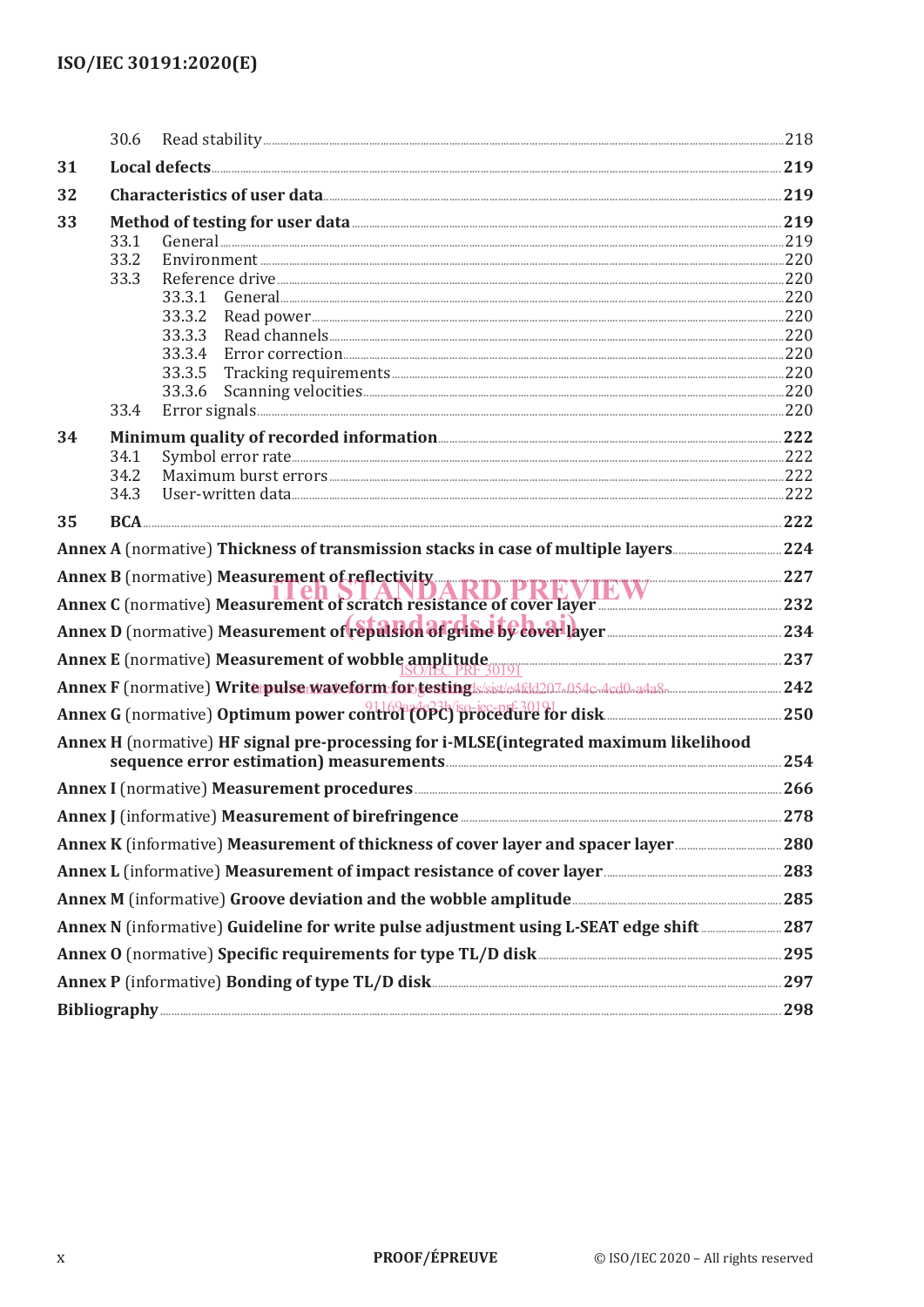## **Foreword**

ISO (the International Organization for Standardization) and IEC (the International Electrotechnical Commission) form the specialized system for worldwide standardization. National bodies that are members of ISO or IEC participate in the development of International Standards through technical committees established by the respective organization to deal with particular fields of technical activity. ISO and IEC technical committees collaborate in fields of mutual interest. Other international organizations, governmental and non-governmental, in liaison with ISO and IEC, also take part in the work.

The procedures used to develop this document and those intended for its further maintenance are described in the ISO/IEC Directives, Part 1. In particular, the different approval criteria needed for the different types of document should be noted. This document was drafted in accordance with the editorial rules of the ISO/IEC Directives, Part 2 (see www.iso.org/directives).

Attention is drawn to the possibility that some of the elements of this document may be the subject of patent rights. ISO and IEC shall not be held responsible for identifying any or all such patent rights. Details of any patent rights identified during the development of the document will be in the Introduction and/or on the ISO list of patent declarations received (see www.iso.org/patents) or the IEC list of patent declarations received (see http://patents.iec.ch).

Any trade name used in this document is information given for the convenience of users and does not constitute an endorsement.

For an explanation of the voluntary nature of standards, the meaning of ISO specific terms and<br>expressions related to conformity assessment, as well as information about ISO's adherence to the expressions related to conformity assessment, as well as information about ISO's adherence to the enpressions related to comormity discussioning to well as information assat loss admirante to the<br>World Trade Organization (WTO) principles in the Technical Barriers to Trade (TBT), see www.iso.org/ iso/foreword.html.

This document was prepared by Joint Technical Committee ISO/IEC JTC 1, *Information Technology*, subcommittee SC 23, *Digitally recorded media for information interchange and storage*. 91169aa4e23b/iso-iec-prf-30191

This third edition cancels and replaces the second edition (ISO/IEC 30191:2015), which has been technically revised. It also incorporates the Amendment ISO/IEC 30191:2015/Amd.1 :2019.

The main change compared to the previous edition is the addition of requirements for physical access control and reserved area of BD application.

Any feedback or questions on this document should be directed to the user's national standards body. A complete listing of these bodies can be found at www.iso.org/members.html.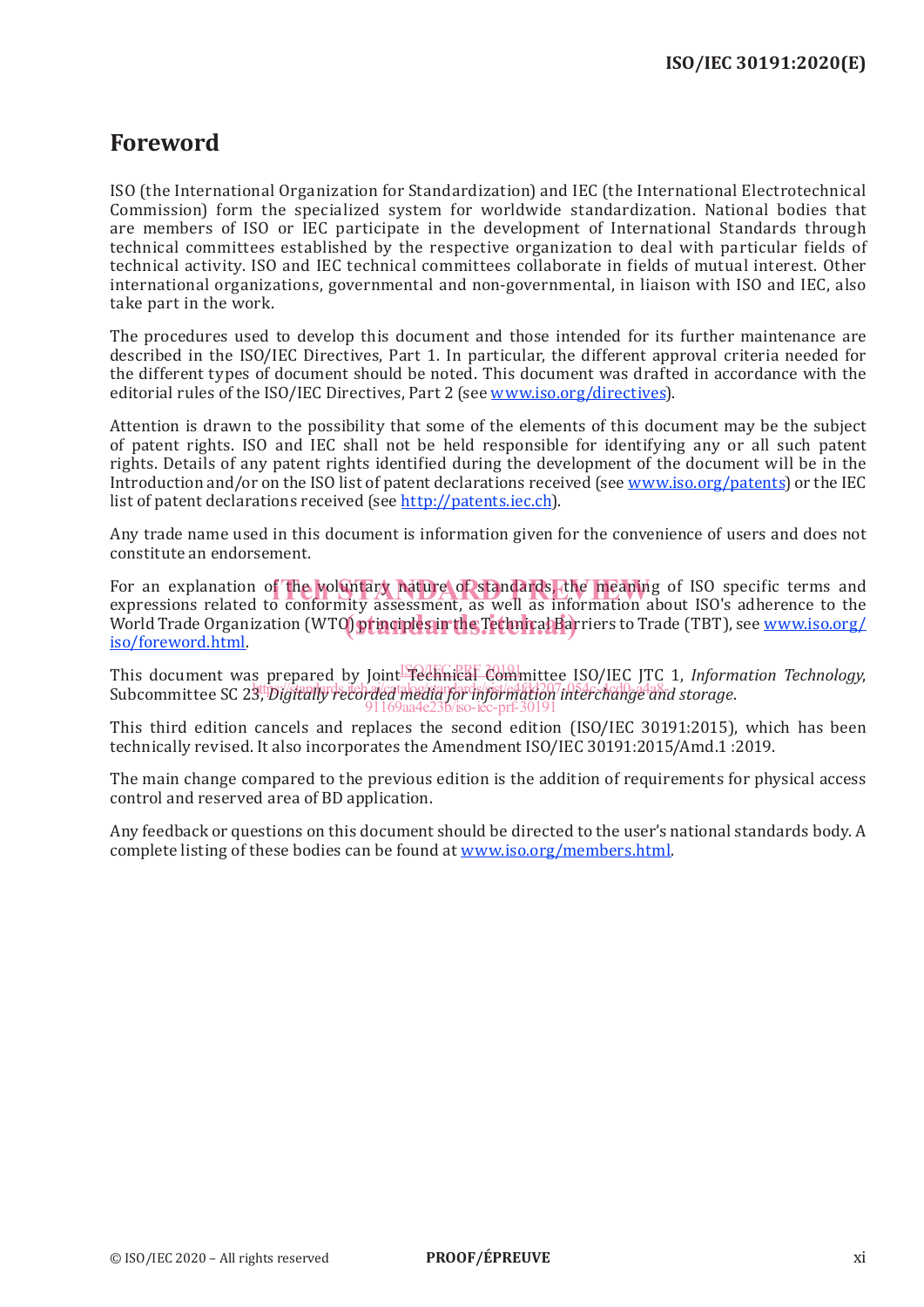## **Introduction**

In March 2002, the Blu-ray Disc Founders, or BDF, came together to create optical disk formats with the large capacity and high-speed transfer rates that would be needed for recording and reproducing highdefinition video content.

The Blu-ray Disc Association (BDA) issued the first version of the Blu-ray Disc™ Recordable Format Part1 in October 2005, and Version 1.3 of the Blu-ray Disc™ Recordable Format Part 1 in April 2008, which enabled the recording velocity up to 6x. In June 2010, the BDA issued Blu-ray Disc™ Recordable Format Part 1 Version 2.0, which specifies the TL and QL of BD recordable disk.

To keep the compatibility of the removable medium in the market, just to make a standard is not enough, and it is necessary to check that the disks and devices can satisfy the specifications.The BDA also conducts verification activities for the disks and devices and has established more than 10 testing centers in Asia, Europe and the USA.

Blu-ray<sup>TM</sup> disks, players, recorders and PC drives/software based on BDA standards became popular all over the world. The BDA gave consumer applications the highest priority in the first few years. But it was known, of course, that international standardization would be required before many government entities and their contractors would be allowed to use Blu-ray Disc™. In January and February 2011, the BDA was formally requested to consider international standardization. The reason for this was to enable the inclusion of writable BDs, along with DVDs and CDs, in an International Standard specifying test methods for the estimation of lifetime of optical storage media for long-term data storage. In October 2011, the BDA responded that it had decided to pursue international standardization of the basic physical formats for the Recordable and Rewritable Blu-ray™ Format. I

In December 2011, the BDA sent project proposals for international standardization of four formats.<br>ISO (IEC 20100, ISO (IEC 20101, ISO (IEC 20102 and ISO (IEC 20102 were published in 2012) ISO/IEC 30190, ISO/IEC 30191, ISO/IEC 30192 and ISO/IEC 30193 were published in 2013.

A few additional specifications are required in  $\frac{1}{2}$  order to write and read video-recording applications, such as the BDMV and BDAV formats, which have been specified by the BDA for use on BD recordable disks. These specifications, which are related to the BD application, the file system or the content protection system, are required for the disk, the generating system and the receiving system1).

The International Organization for Standardization (ISO) and International Electrotechnical Commission (IEC) draw attention to the fact that it is claimed that compliance with this document may involve the use of a patent.

ISO and IEC take no position concerning the evidence, validity and scope of this patent right.

The holder of this patent right has assured ISO and IEC that he/she is willing to negotiate licences under reasonable and non-discriminatory terms and conditions with applicants throughout the world. In this respect, the statement of the holder of this patent right is registered with ISO and IEC. Information may be obtained from the patent database available at www.iso.org/patents.

Attention is drawn to the possibility that some of the elements of this document may be the subject of patent rights other than those in the patent database. ISO and IEC shall not be held responsible for identifying any or all such patent rights.

NOTE Blu-ray™, Blu-ray Disc™ and the logos are trademarks of the Blu-ray Disc Association.

<sup>1)</sup> For more information of the BD application, the content-protection system and the additional requirements for the Blu-ray™ Format specifications, see http://www.blu-raydisc.info.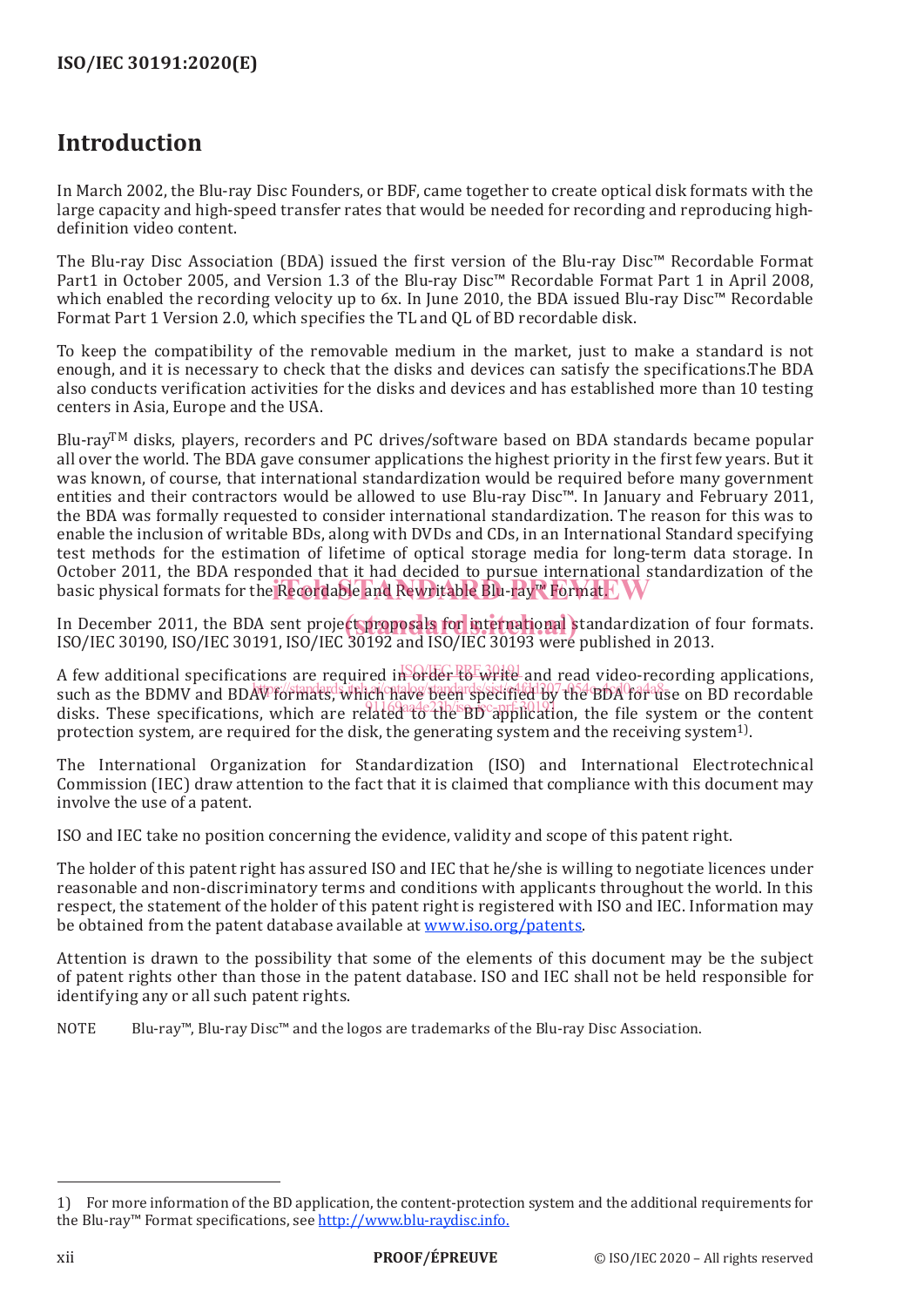## **Information technology — Digitally recorded media for information interchange and storage — 120 mm Triple Layer (100,0 Gbytes single sided disk and 200,0 Gbytes double sided disk) and Quadruple Layer (128,0 Gbytes single sided disk) BD Recordable disk**

## **1 Scope**

This document specifies the mechanical, physical and optical characteristics of a 120 mm recordable optical disk with a capacity of 100,0 Gbytes, 128,0 Gbytes or 200,0 Gbytes. It specifies the quality of the recorded and unrecorded signals, the format of the data and the recording method, thereby allowing for information interchange by means of such disks. User data can be written once and read many times using a non-reversible method. This disk is identified as BD recordable disk.

This document specifies the following:

- three related but different types of this disk;
- the conditions for conformance; ANDARD PREVIEW
- the environments in which the disk is to be operated and stored;
- the mechanical and physical characteristics of the disk, so as to provide mechanical interchange between data processing systems; ISO/IEC PRF 30191
- the format of the information on the disk, including the physical disposition of the tracks and sectors; https://standards.iteh.ai/catalog/standards/sist/e4fdd207-054c-4cd0-a4a8-
- the error correcting codes and the coding method used;
- the characteristics of the signals recorded on the disk, enabling data processing systems to read the data from the disk.

This document provides for interchange of disks between disk drives. Together with a standard for volume and file structure, it provides for full data interchange between data processing systems.

#### **2 Normative references**

The following documents are referred to in the text in such a way that some or all of their content constitutes requirements of this document. For dated references, only the edition cited applies. For undated references, the latest edition of the referenced document (including any amendments) applies.

ISO/IEC 646, *Information technology — ISO 7 bit coded character set for information interchange*

ISO 9352, *Plastics — Determination of resistance to wear by abrasive wheels*

ISO/IEC 30193, *Information technology — Digitally recorded media for information interchange and storage — 120 mm Triple Layer (100,0 Gbytes per disk) BD Rewritable disk*

IEC 60068-2-2, *Environmental testing — Part 2-2: Tests — Test B: Dry heat*

IEC 60068-2-30, *Environmental testing — Part 2-30: Tests — Test Db: Damp heat, cyclic (12 h + 12 h cycle)*

IEC 60950-1, *Information technology equipment — Safety — Part 1: General requirements*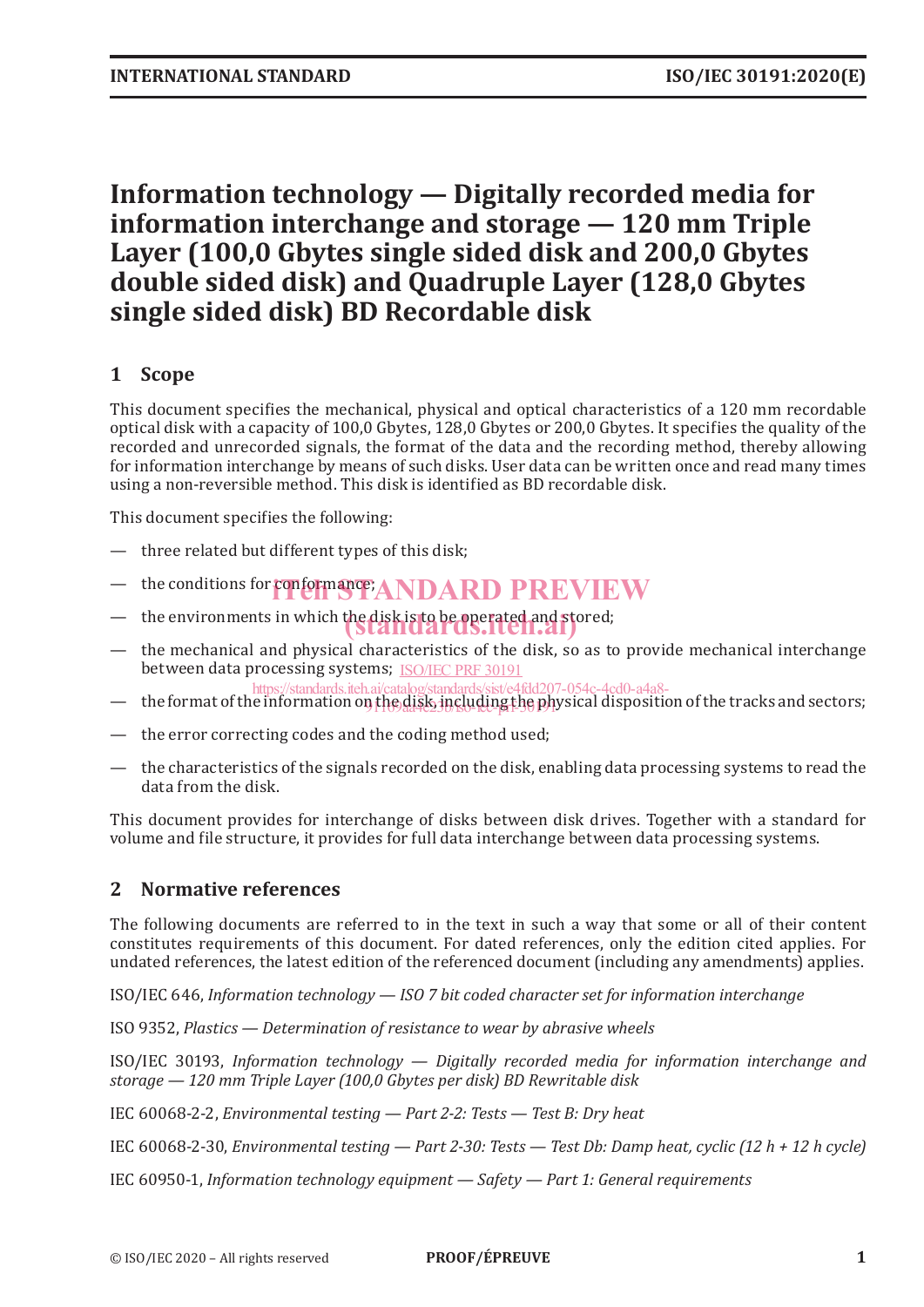#### **3 Terms and definitions**

For the purposes of this document, the terms and definitions given in ISO/IEC 30193 and the following apply.

ISO and IEC maintain terminological databases for use in standardization at the following addresses:

- ISO Online browsing platform: available at https://www.iso.org/obp
- IEC Electropedia: available at http://www.electropedia.org/

#### **3.1**

#### **case**

housing for an optical disk, that protects the disk and facilitates disk interchange

#### **3.2**

#### **mark polarity**

polarity of reflectivity change when marks are recorded

#### **4 Symbol and abbreviated terms**

| ac         | alternating current           | <b>MSB</b>  | most significant byte                                                                                                                                     |
|------------|-------------------------------|-------------|-----------------------------------------------------------------------------------------------------------------------------------------------------------|
| ADIP       | address in pre-groove         | msb         | most significant bit                                                                                                                                      |
| <b>APC</b> | automatic power controph STAI | MSK         | <b>RI</b> minimum shift keying                                                                                                                            |
| AU         | address unit                  |             | (standards.itchtone wobble                                                                                                                                |
| <b>AUN</b> | address unit number           |             | <b>ISNAEC PRE 30 umerical aperture</b>                                                                                                                    |
| <b>BCA</b> | burst-cutting area            |             | https://standards.iteh.ai/catalog/standards/sist/e4fdd207-054c-4cd0-a4a8-<br>91169aa <sup>N</sup> R <sub>2</sub> b/ <sub>iso-iec</sub> non-return-to-zero |
| <b>BIS</b> | burst-indicating subcode      | <b>NRZI</b> | non-return-to-zero inverting                                                                                                                              |
| <b>BPF</b> | band-pass filter              | <b>NWA</b>  | next writable address                                                                                                                                     |
| CAV        | constant angular velocity     | <b>NWL</b>  | nominal wobble length                                                                                                                                     |
| cbs        | channel bits                  | <b>OPU</b>  | optical pick-up unit                                                                                                                                      |
| <b>CNR</b> | carrier-to-noise ratio        | PAA         | physical ADIP address                                                                                                                                     |
| dc         | direct current                | PIC         | permanent information and control data                                                                                                                    |
| <b>DCZ</b> | drive calibration zone        | PLL         | phase-lock loop                                                                                                                                           |
| <b>DDS</b> | disk definition structure     | PoA         | post-amble                                                                                                                                                |
| <b>DFL</b> | defect list                   | PP          | push-pull                                                                                                                                                 |
| DI         | disk information              | pp          | peak-to-peak                                                                                                                                              |
| DL         | dual layer                    | PrA         | pre-amble                                                                                                                                                 |
| <b>DMA</b> | disk management area          | <b>PSN</b>  | physical sector number                                                                                                                                    |
| <b>DMS</b> | disk management structure     | QL          | quadruple layer                                                                                                                                           |
| <b>DSV</b> | digital sum value             | $R_{\rm H}$ | relative humidity                                                                                                                                         |